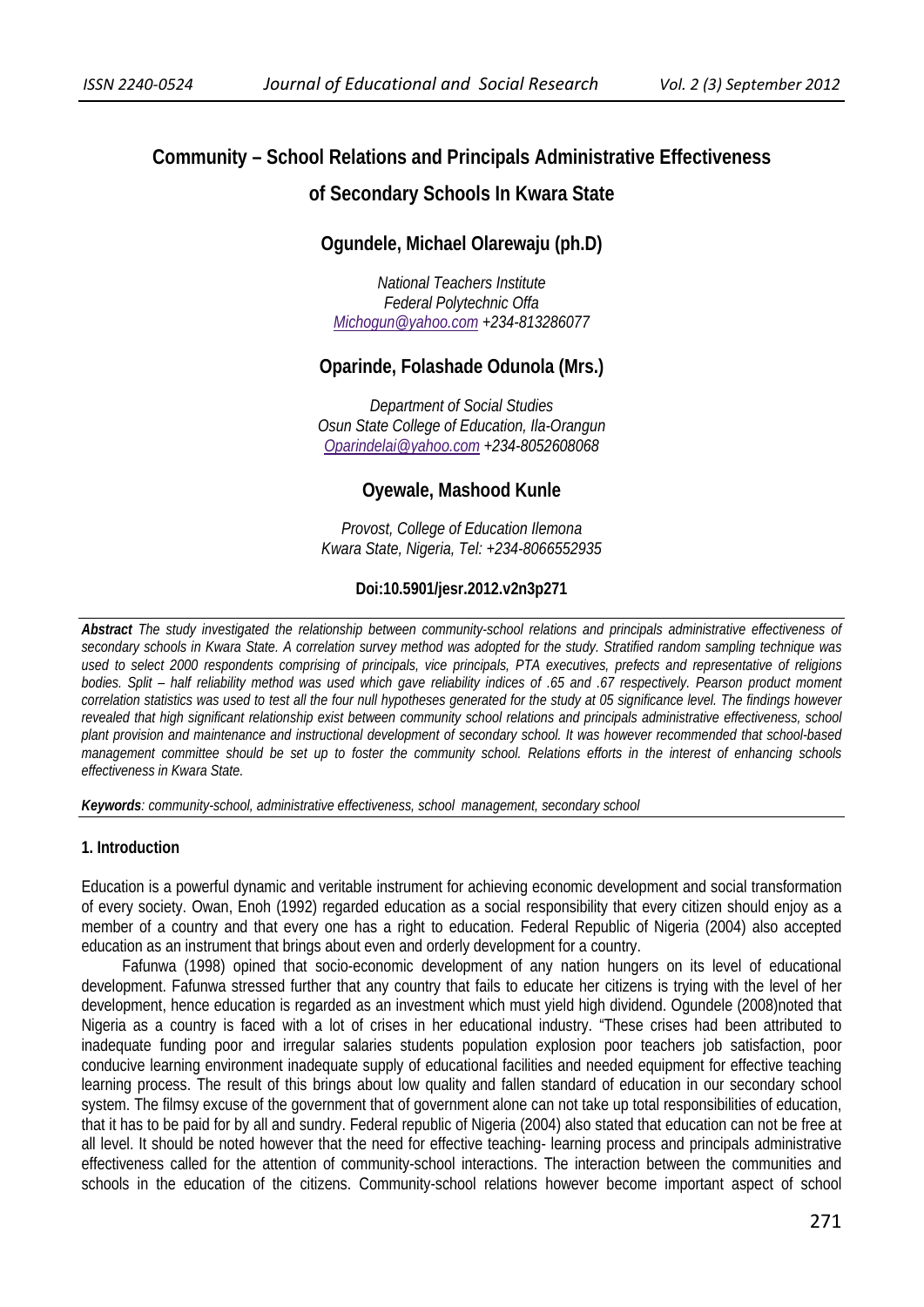administration. It deals with deliberate and sustainable efforts to establish and maintain mutual understanding between the school and community. The excense of this relationship is to establish a good report between the school and country in order to achieve educational goals.

Ojedele (2000) also described community school relations as ways by which the school relates with the immediate and large communities where the schools are located. Oyedele however noted that through the relationships that exist between the schools and community, the school heads seek to learn about the progress development, problems, purposes, programs and the needs of the schools where the community could be involved and assisted Agbaje (1996) also reported that school community relations helps in bridging the gap between the towns and gowns. Suleiman (2001) also stated the importance of having community-school relations so as to enhance effective goals achievement of the schools. According to Suleiman, the school are established for the purpose of the immediate community. On the other hand the community needs to monitor and supervise the schools to see to their needs problems and progress towards the education of their children. Bello (2011) also believed that open relationship between the school and community could bring about high opportunities that will allow community resources to be optimally utilized for the school improvement. The rationale for this study is that if there is a mutual understanding between the school and community in secondary schools of Kwara State what impacts will it have on the variables of administrative effectiveness of principals such as infrastructural facilities, school discipline, teachers job performance students academic performance and school discipline of secondary school, especially in Kwara State.

According to Yusuf (2000) opined that community school relations are strong instrumentality for effective school administration. The authors however noted that school-community relation assist in the policy formulation.

#### **2. Statement of the problem**

In recent time, changes and innovation in educational system have called for adequate funds, equipment, facilities and human resource. Due to the fact that education is a joint responsibility of all and sundry. This study however investigated the strategies for integrating role community people to the school programmes. Role of the school-community relations on principals administrative effectiveness variables such as school discipline, job performance student academic. Performance and school plant provisions and maintenance as it is applicable to secondary schools in Kwara State.

#### **3. Purpose of the study**

This study aimed at investigating the influence of school-school relations intervention on the principals' administrative effectiveness of secondary schools in Kwara State. Specifically, the study seeks to

- Investigate the availability of school-community relationships, among secondary schools in Kwara State.
- Find out the role played by the school-community relations on the variables of principals administrative effectiveness.
- \* Examine strategies for integrating community people into school programme.

#### **4. Research Hypotheses**

The following null hypotheses were generated to guide the study.

HO<sub>1</sub>: There is no significant relationship between community-school relations and principals administrative effectiveness.

HO2: There is no significant relationship between community-school relations and school plants provision and maintenance.

HO3: There is no significant relationship between community-school relations and school, personnel services of secondary schools in Kwara State.

HO4: There is no significant relationship between school-community relations and instructional activities of secondary schools in Kwara State.

#### **5. Research method**

The design for this study was the descriptive survey or a correlation type. Attempts was made to investigate the relationship between school community relations and the principals' administrative effectiveness of secondary schools in Kwara State. The independent variable is school-community relation and principals' administrative effectiveness in the dependent variable. Correlational survey method is appropriate for this study because the study examined the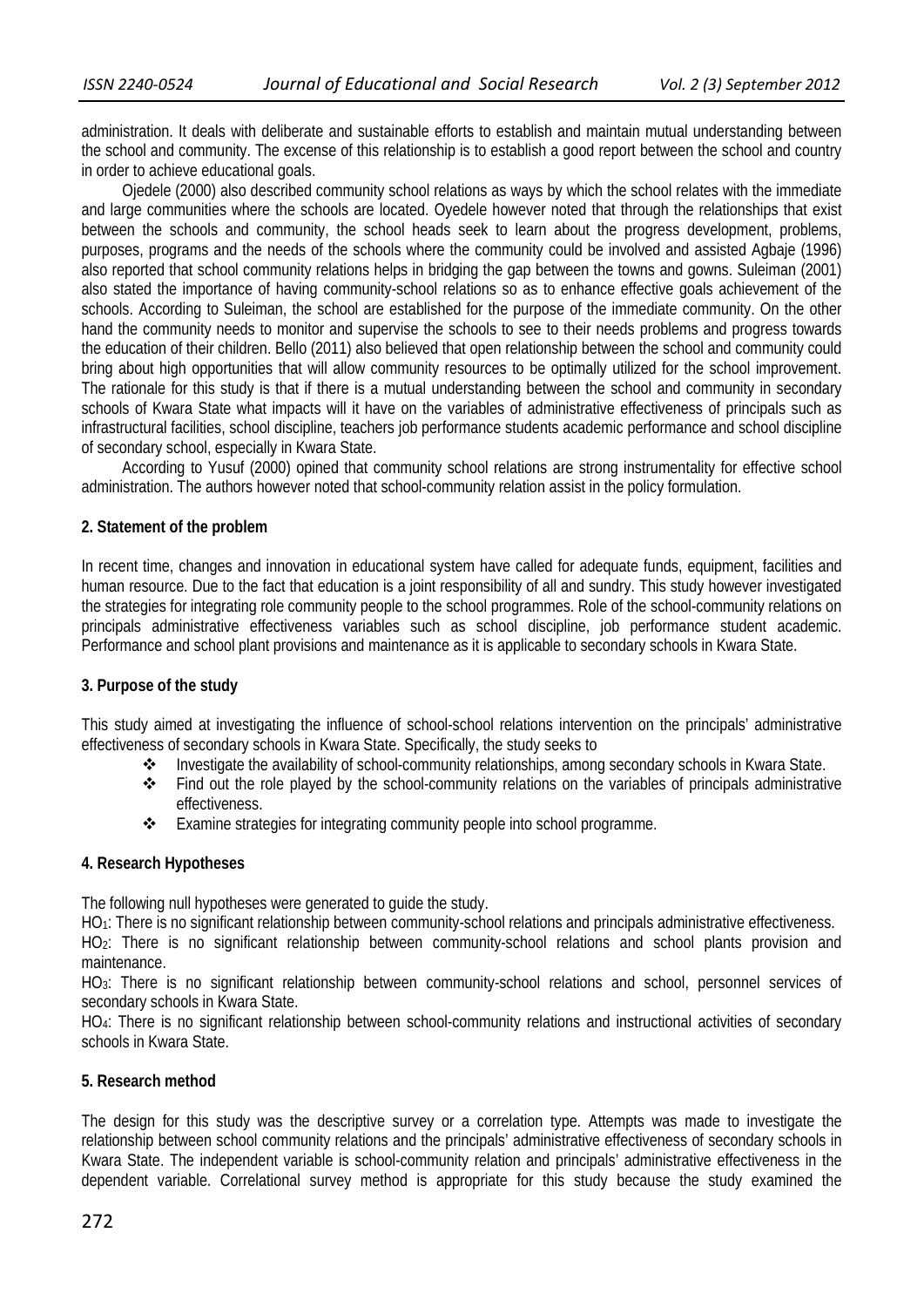effectiveness of the availability of school-community relations as it influences the principals' administrative effectiveness of secondary schools in Kwara State. The study population comprised of the principals, vice principals chairman and secretaries active members of PTA, and subject teachers. Stratified random sampling technique was adopted toselect 15 secondary school from each of the three senatorial districts malling 45 secondary schools in all. A total of 2000 respondent were used for the study. Community-school relations questionnaire (CSRQ) and principals administrative effectiveness questionnaire (PAEQ) were used to collect relevant data.

 The content validity of the instrument was assured through comments and criticisms from experts in school administration. Test-retest reliability method was used to determine the reliability index of the instrument that gave "r" .65 and .67 indicating that a high level of reliability of the instruments.

 The data obtained were analyzed using person product moment correlation statistics and tested at -05 significance level. Statistical package for social sciences (SPIS) computer programme was used to analyse the data collected. Result

 All the null hypotheses were tested at .05 significance level. The result of the study are presented below. HO1: There is no significant relationship between community – school relations and principals administrative effectiveness or secondary schools in Kwara State.

| Variance   | N <sub>O</sub> | $\overline{X}$ | Sd   | Df   | Calculated<br>r-value | Critical<br>r-value | Decision        |
|------------|----------------|----------------|------|------|-----------------------|---------------------|-----------------|
| <b>CSR</b> | 2000           | 78.52          | 8.42 |      |                       |                     | HO <sub>1</sub> |
| PAE        | 2000           | 53.22          | 7.31 | 1999 | .63                   | .198                | Rejected.       |

**Table 1:** Community-school relations and principal administrative effectiveness of secondary schools in Kwara State.

Table show that the calculated r-value of .63 is greater than the critical r-value of .198 at .05 significance level and at 1989 degree of freedom. Thus, the null hypotheses which stated that there is no significant relationship between community –school relations and principals administrative effectiveness of secondary schools in Kwara State is how ever rejected. This implies that there is high significant relationship between community –school relations and principals administrative effectiveness of secondary schools. The result is in line with Agbaje (1990) which opined that active. Community participations enhance effective school administration, that involvement of parents in decision making process of the schools brings about school discipline, development of school facilities, teachers job performance and student academic performance.

HO2: There is no significant relationship between community-school relations and school plant previsions and maintenance of secondary schools in Kwara State.

| Variance    | NO   | χ     | Sd    | Df   | Calculated<br>r-value | Critical<br>r-value | Decision        |  |
|-------------|------|-------|-------|------|-----------------------|---------------------|-----------------|--|
| <b>CSR</b>  | 2000 | 78.52 | 8.42  |      |                       |                     | HO <sub>2</sub> |  |
| <b>SPPM</b> | 2000 | 63.22 | 19.22 | 1999 | .53                   | .198                | Rejected.       |  |

**Table 2**: Community-school relations and school plants provisions and maintenance of secondary schools in Kwara State

Table 2 shows that the calculated r-value of 153 is greater than the critical r-value of .198 at the degree of freedom of 1999 and tested at .05 significance level. Hence the null hypothesis which stated that there is no significant relationship between community-school relations and school plants provisions and maintenance is rejected. It shows that high positive significant relationship exist between community-schools relations and school plants provisions and maintenance. The results is in line with the findings of Suleiman (2001) which stated that the schools are established for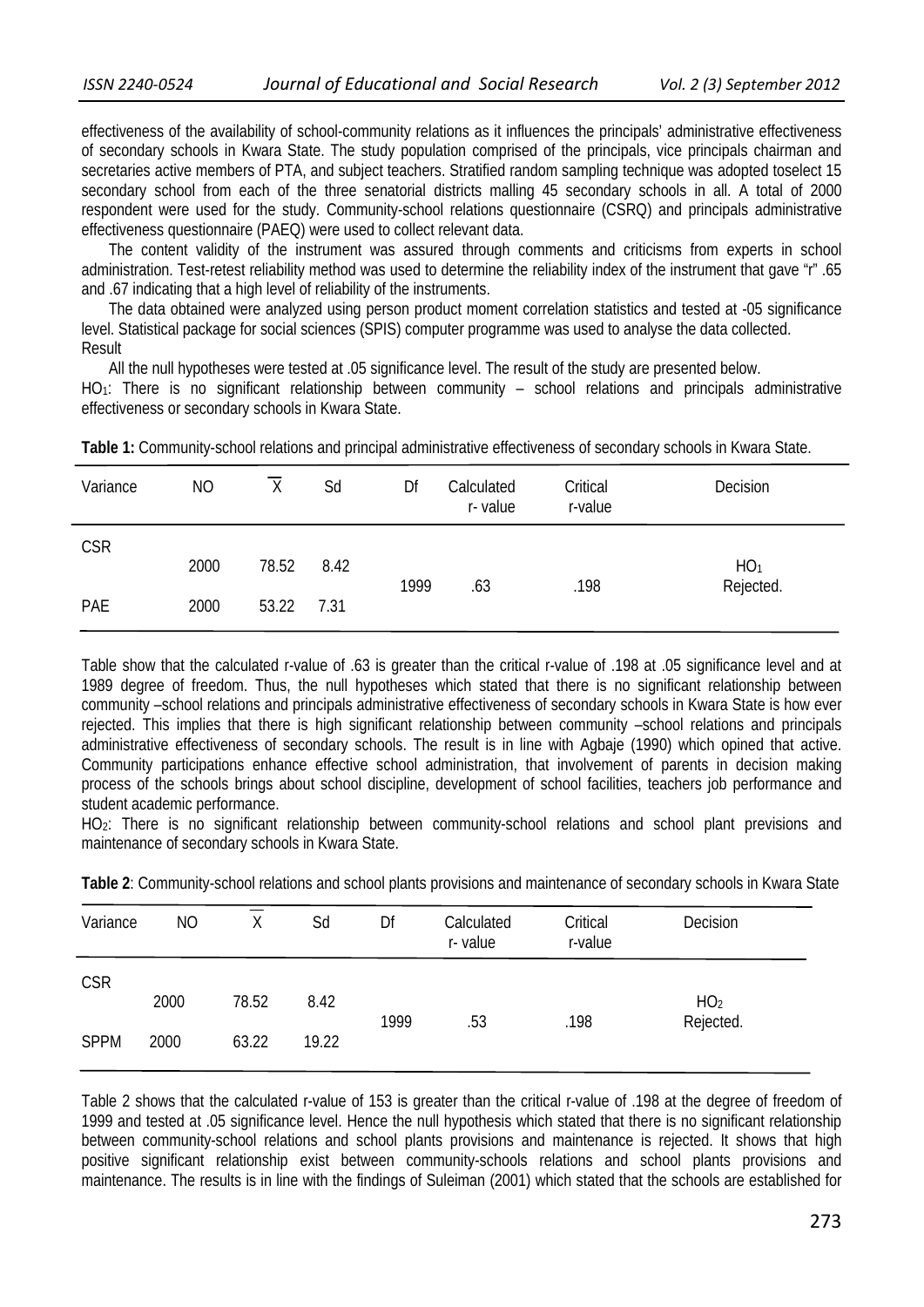the benefits of the communities that is to educate the community children to be responsible for the society. Suleiman also noted that the community also has role play for the benefit of the schools to make it grow.

Adeboyeje (1994) stressed further that efficient school plant maintenance and provision require maximum cooperation and hard work from a combined team of the ministry of education official, the school heads, the teacher the pupils, other school personnel and community. It indicates that efficient management of school facilities have influencer in the relationship between the community and the schools and that it is useful as cultural, civil recreational and youth centres. Adeboyeje revealed that community members have significant impacts on the provision and maintenance of school facilities through the parent-teachers association and other community base organizations.

HO3: There is no significant relationship between community-school relations and school personnel services of secondary schools in Kwara State.

| Variance                | NΟ   |       | Sd   | Df   | Calculated<br>r-value | Critical<br>r-value | Decision                     |  |
|-------------------------|------|-------|------|------|-----------------------|---------------------|------------------------------|--|
| $\overline{\text{CSR}}$ | 2000 | 78.52 | 8.73 | 1999 | .55                   | .198                | HO <sub>3</sub><br>Rejected. |  |
| <b>SPS</b>              | 2000 | 58.31 | 6.24 |      |                       |                     |                              |  |

**Table 3**: Community –school relations and school personnel services of secondary schools in Kwara State.

Table 3 reveals that the calculated r-value of .55 is greater than the critical r-value of .198 at the degree of freedom of 1999 and tested at .05 significance level. Hence the null hypothesis which states that there is no significant relationship between community-school relations and school personnel services is however rejected. The result shows that high positive significant relationship exist between community-school relations and school personnel services. The result is in line with the opinion of Yusuf (2000) which stated that, for effectiveness of any school administrative settings there is the need for effective personnel services. Udensi however identified the needed school personnel services in the schools such as welfare, orientation, promotion, training and retraining, library services, counseling service, information and communication services and health services. Olokooba (1999) however opined that the community supplies human resources both academic, non-academic staffs and students necessary for the implementation of school programmes. Opadokun (2002) observed that the school personnel services are sponsored by both the communities where the schools are sited e.g. they provide classrooms buildings to complement government efforts. The adequate availability of personnel services in the schools and effective teachers learning process.

HO4: There is no significant relationship between community – school relations and instructional activites of secondary schools in Kwara State.

| Variance    | <b>NO</b> | Y     | Sd   | Df   | Calculated<br>r-value | Critical<br>r-value | Decision                     |
|-------------|-----------|-------|------|------|-----------------------|---------------------|------------------------------|
| <b>CSR</b>  | 2000      | 78.54 | 8.42 | 1999 | .64                   | .195                | HO <sub>4</sub><br>Rejected. |
| <b>SPPM</b> | 2000      | 36.22 | 8.53 |      |                       |                     |                              |

**Table 4:** Community – school relations and instructional activities of secondary schools in Kwara State.

Table 4 shows that the calculated r-vcalue of .64 is greater than the critical r-value of .195 at the degree of freedom of 1999 and tested at .05 significance level. Hence the null hypothesis which stated that there is no significant relationship between community – school relations and instructional activities of secondary schools in Kwara State is however rejected it however indicates that high significant relationship exist between community – school relations and instructional activities of secondary schools in Kwara State. The result is supported by fasas: (2000) who observed that schools is established to satisfy the reads and aspiration of the community. Fasasi went further to state that the community members have to work together with the schools to monitor the instructional activities of the schools, to see that effective teaching –learning process take place. Community – school relations therefore becomes an avenue where